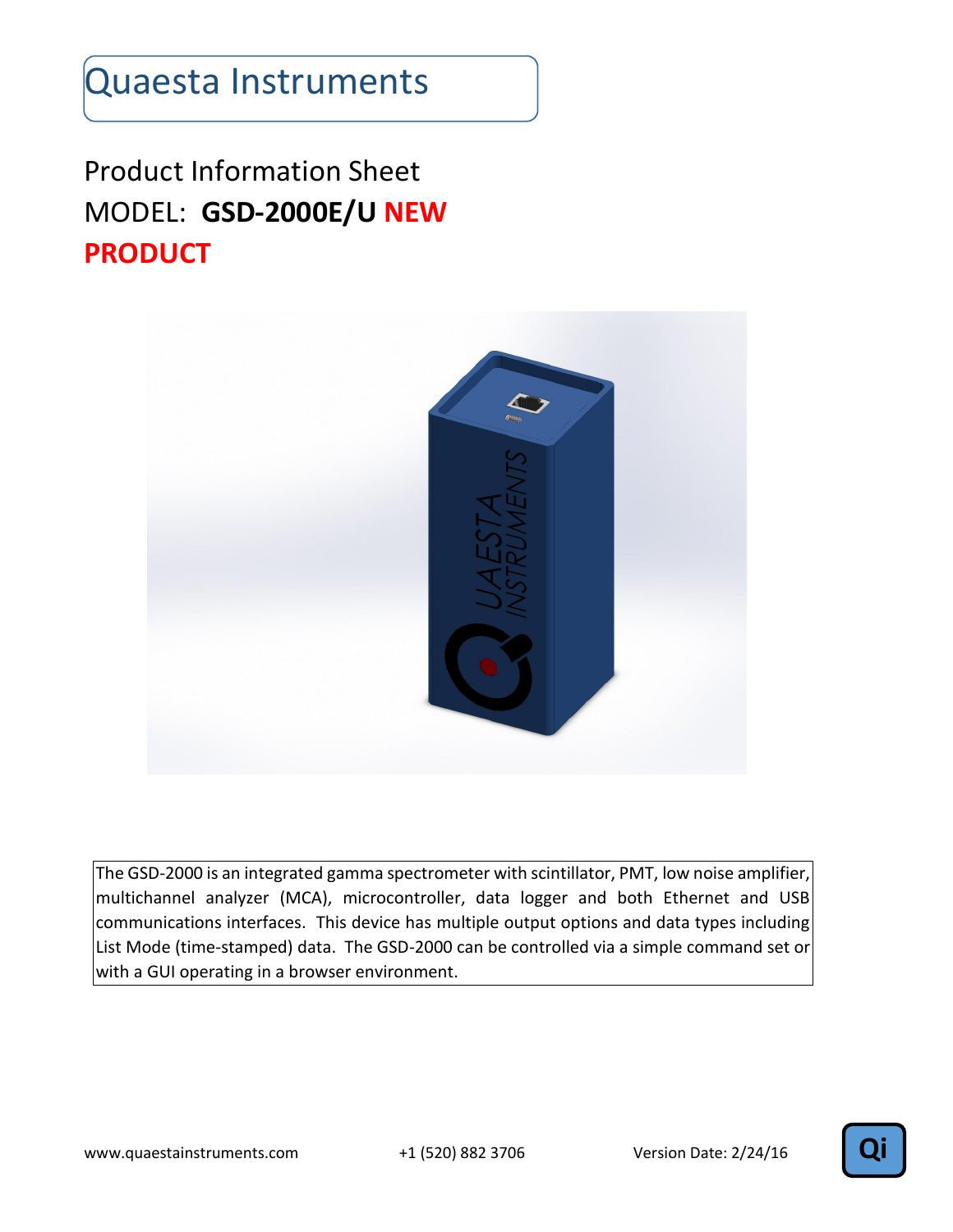| <b>Components &amp; Features</b>           | <b>Description</b>                                                                                                                                                                                                                   |
|--------------------------------------------|--------------------------------------------------------------------------------------------------------------------------------------------------------------------------------------------------------------------------------------|
|                                            |                                                                                                                                                                                                                                      |
| GSD-2000                                   | Gamma Spectrometer with integrated scintillator (2" OD x 2"L, right cylinder, NaI(TI)<br>crystal standard, or user specified type), low noise amplifier and digital interface<br>including MCA. List Mode Data output type included. |
|                                            |                                                                                                                                                                                                                                      |
| <b>Mechanical</b>                          |                                                                                                                                                                                                                                      |
|                                            |                                                                                                                                                                                                                                      |
| <b>Dimensions</b>                          | 2.25" OD x 9.5" length (typical, actual dimensions depend upon selection of scintillator<br>tye and size.                                                                                                                            |
| <b>Enclosure Finish</b>                    | Aluminum body, metal plating finish (corrosion resistant)                                                                                                                                                                            |
| <b>Communication &amp; Power Connector</b> | Power over Ethernet jack, USB (Type-B) jack                                                                                                                                                                                          |
| <b>LED</b>                                 | Indicator LED (red) on rear panel.                                                                                                                                                                                                   |
| TTL output jack                            | Optional. SMA connector (standard) or custom.                                                                                                                                                                                        |
| Scintillator (internal)                    | 2" OD x 2" L, right cylinder, NaI(TI) crystal (standard), or user specified type                                                                                                                                                     |
|                                            |                                                                                                                                                                                                                                      |
|                                            |                                                                                                                                                                                                                                      |
| <b>Electrical</b>                          |                                                                                                                                                                                                                                      |
|                                            |                                                                                                                                                                                                                                      |
| <b>Analog Components</b>                   |                                                                                                                                                                                                                                      |
| High Voltage (HV)                          | 0 to 2,700V. RMS noise 0.010V. HV level user adjustable.                                                                                                                                                                             |
| Charge Sensitive Amplifier (CSA)           | Integrates input charge pulse and converts to voltage. Sensitivity: 1V / pC or custom.                                                                                                                                               |
| <b>Pulse Shaping Electronics</b>           | Pulse shaping time constant 1 to 10□s (typical). Pulse shaping decay time 10 to 100□s<br>(typical).                                                                                                                                  |
| Deadtime                                   | Minimum time between successive counts, 30 to 100 <sup>D</sup> s (typical).                                                                                                                                                          |
| <b>Gamma Counting Rate</b>                 | 33kHz (higher count rate options are available).                                                                                                                                                                                     |
| <b>Amplifier Electronics</b>               | Gain range 1 to 20, user selectable.                                                                                                                                                                                                 |
| Detector Type                              | PMT (gain ~ 10^6, typical)                                                                                                                                                                                                           |
|                                            |                                                                                                                                                                                                                                      |
|                                            |                                                                                                                                                                                                                                      |
| <b>Digital Components</b>                  |                                                                                                                                                                                                                                      |
| Microcontroller & Timer                    | ARM Processor, 160MHz.                                                                                                                                                                                                               |
| Nonvolatile memory                         | Up to 128Gb.                                                                                                                                                                                                                         |
| Analog-to-Digital Converter (ADC)          | 12 bit, 8Msps (mega-samples per second).                                                                                                                                                                                             |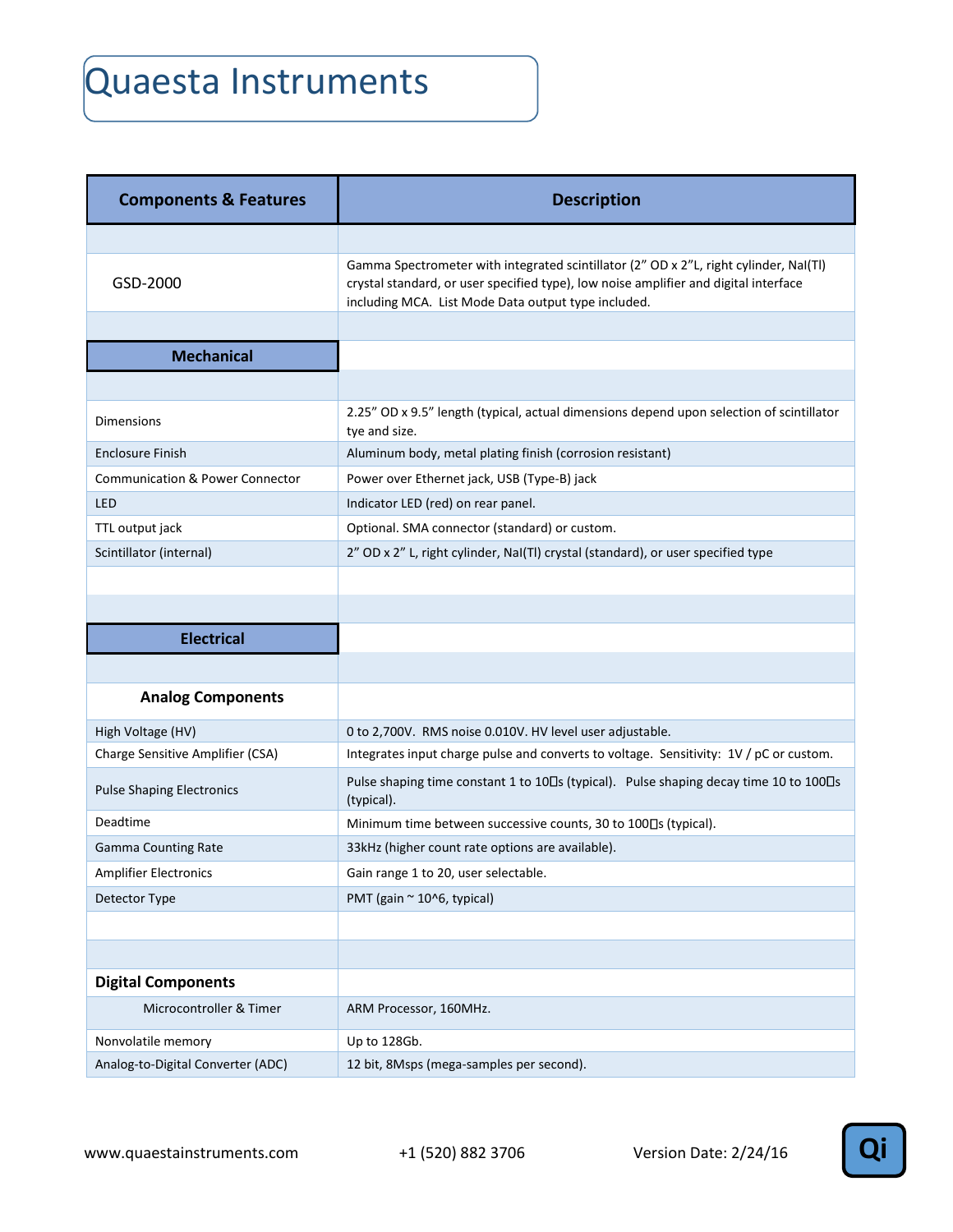Temperature & Humidity Sensor Temperature: range -40C to 124C; resolution 0.01C; accuracy +/- 0.1C Humidity: range 0 to 100% RH; resolution 0.03% RH; accuracy +/- 3%.

| <b>Components &amp; Features</b>                     | <b>Description</b>                                                                                                                                                                                             |
|------------------------------------------------------|----------------------------------------------------------------------------------------------------------------------------------------------------------------------------------------------------------------|
| <b>Features</b>                                      |                                                                                                                                                                                                                |
| Shaped Pulse Waveform Capture                        | Shaped gamma pulse waveform digitized and stored. Up to 256 points per waveform,<br>100ns timing resolution.                                                                                                   |
| <b>Pulse Height Measurement</b>                      | Firmware algorithms measure pulse height. Noise rejection algorithms can also be<br>applied.                                                                                                                   |
| Discriminators (Digital)                             | Standard upper and lower digital discriminator levels are user selectable. Multiple<br>discriminator values that allow for multiple regions of interest (ROIs) are possible<br>through firmware customization. |
| <b>Digital Timer</b>                                 | 100nsec resolution, timing up to 7.6hours.                                                                                                                                                                     |
| <b>Digital Counter</b>                               | Counts gamma events within user specified Region of Interest (ROI). Capacity 4 billion<br>counts.                                                                                                              |
| Multichannel Analyzer (MCA)                          | Signal pulse height spectrum (histogram) is generated and stored. Histogram resolution<br>64 to 4096 bins, 4 billion counts per bin.                                                                           |
| Differential Pulse Arrival Time Spectrum             | Differential arrival time (Delta-t) histogram is generated and stored. Records time<br>between successive gamma counts within a single NPM. Variable resolution from<br>100ns to 1ms. (Optional).              |
|                                                      |                                                                                                                                                                                                                |
| <b>List Mode Data</b>                                |                                                                                                                                                                                                                |
| <b>Time Stamping</b>                                 | Time stamps each gamma count. 120ns resolution. 33kHz rate. Run duration 7.6hours<br>before clock wrap around. 40-bit counter.                                                                                 |
| <b>Pulse Height</b>                                  | Stores pulse height for each gamma count. 12-bit resolution.                                                                                                                                                   |
| Source Tagging                                       | Time stamped data is tagged with device identifier. For use in arrays of up to 256<br>detectors.                                                                                                               |
| <b>External Master Clock Operation</b><br>(Optional) | Operate up to 256 devices synchronously with a Quaesta-supplied master<br>clock/synchronizer. Master clock signal inserted through existing Ethernet interface.                                                |
| <b>External Synchronizer Operation</b><br>(Optional) | Synchronize the time stamp clock of up to 256 devices with a Quaesta-supplied master<br>clock/synchronizer. Synchronizing pulse inserted through existing Ethernet interface.                                  |
|                                                      |                                                                                                                                                                                                                |
| <b>Diagnostics (Optional)</b>                        |                                                                                                                                                                                                                |
| Internal Pulse Simulator                             | Diagnostic mode. NPM internally produces known simulated pulses to test pulse<br>shaper, amplifier, ADC, pulse height measurement algorithms and time stamping.                                                |
| <b>Power Monitoring</b>                              | Monitors NPM power consumption.                                                                                                                                                                                |
|                                                      |                                                                                                                                                                                                                |
|                                                      |                                                                                                                                                                                                                |
| <b>Data Logging</b>                                  |                                                                                                                                                                                                                |
| <b>Real-Time Clock</b>                               | Accurate time to 1s per day.                                                                                                                                                                                   |